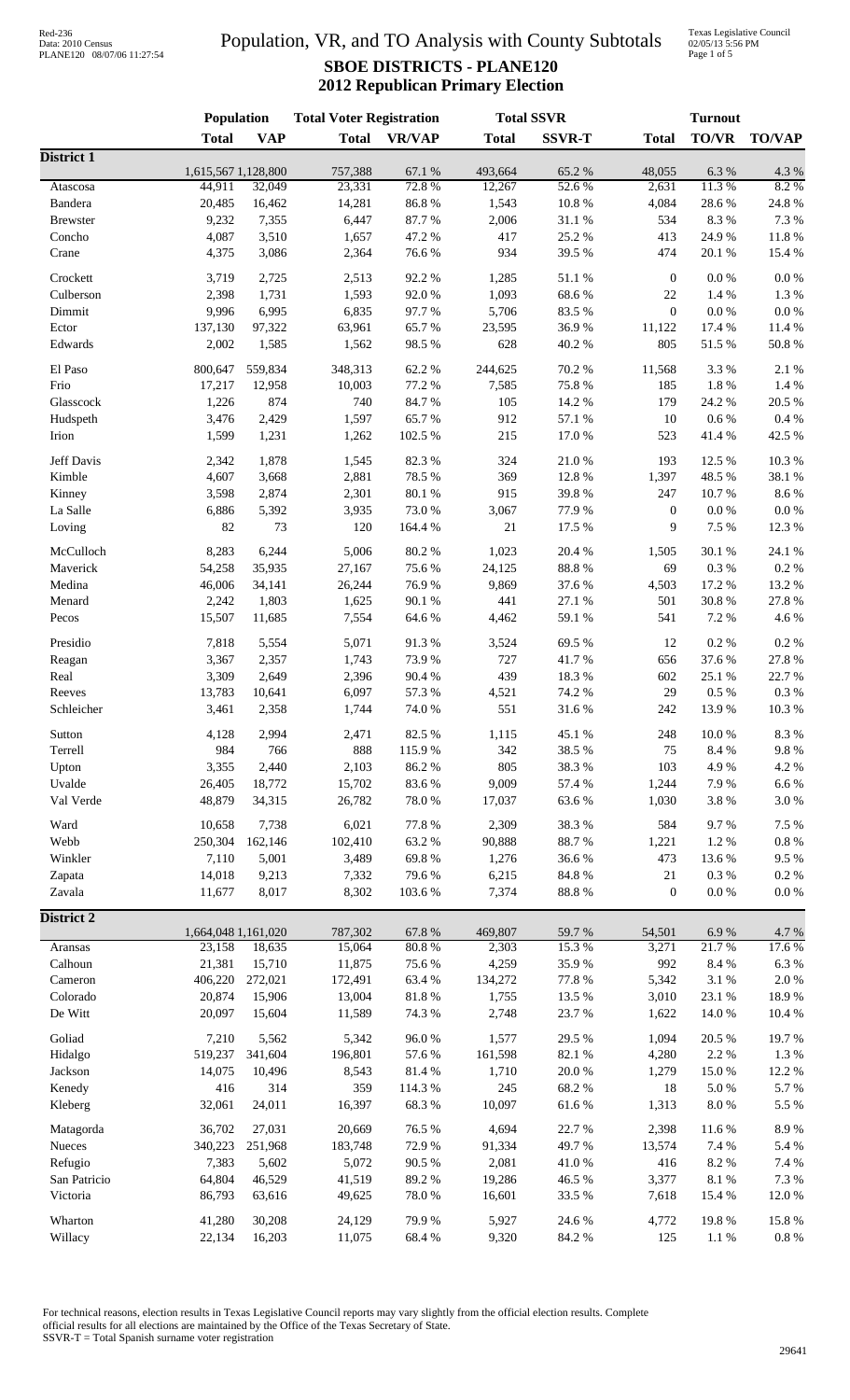# Data: 2010 Census PLANE120 08/07/06 11:27:54

### Population, VR, and TO Analysis with County Subtotals **SBOE DISTRICTS - PLANE120 2012 Republican Primary Election**

Texas Legislative Council 02/05/13 5:56 PM Page 2 of 5

|                     | <b>Population</b>             |                   | <b>Total Voter Registration</b> |                  | <b>Total SSVR</b>  |                  |                  | <b>Turnout</b>   |                     |  |
|---------------------|-------------------------------|-------------------|---------------------------------|------------------|--------------------|------------------|------------------|------------------|---------------------|--|
|                     | <b>Total</b>                  | <b>VAP</b>        | <b>Total</b>                    | <b>VR/VAP</b>    | <b>Total</b>       | <b>SSVR-T</b>    | <b>Total</b>     | <b>TO/VR</b>     | <b>TO/VAP</b>       |  |
| District 3          |                               |                   |                                 |                  |                    |                  |                  |                  |                     |  |
| Bee                 | 1,688,404 1,197,931<br>31,861 | 24,872            | 766,888<br>14,081               | 64.0%<br>56.6%   | 461,213<br>7,842   | 60.1%<br>55.7%   | 33,427<br>1,503  | 4.4 %<br>10.7%   | $2.8\ \%$<br>6.0%   |  |
| Bexar               | 1,165,850                     | 838,857           | 533,760                         | 63.6%            | 308,074            | 57.7 %           | 20,546           | 3.8%             | 2.4 %               |  |
| <b>Brooks</b>       | 7,223                         | 5,217             | 6,479                           | 124.2 %          | 5,823              | 89.9%            | $\mathbf{0}$     | $0.0\ \%$        | $0.0\ \%$           |  |
| Duval               | 11,782                        | 8,707             | 8,706                           | $100.0~\%$       | 7,517              | 86.3%            | $\boldsymbol{0}$ | $0.0\ \%$        | $0.0\ \%$           |  |
| Gonzales            | 19,807                        | 14,439            | 12,261                          | 84.9%            | 3,811              | $31.1\text{ }\%$ | 1,408            | 11.5 %           | $9.8\ \%$           |  |
|                     |                               |                   |                                 |                  |                    |                  |                  |                  |                     |  |
| Hidalgo<br>Jim Hogg | 255,532<br>5,300              | 164,681<br>3,762  | 78,397<br>3,687                 | 47.6%<br>98.0%   | 63,234<br>3,358    | 80.7%<br>91.1%   | 2,140<br>10      | 2.7%<br>$0.3~\%$ | 1.3%<br>$0.3\ \%$   |  |
| Jim Wells           | 40,838                        | 29,080            | 25,048                          | 86.1 %           | 18,540             | 74.0 %           | 909              | 3.6 %            | 3.1 %               |  |
| Karnes              | 14,824                        | 11,862            | 7,599                           | 64.1 %           | 3,375              | 44.4 %           | 326              | 4.3 %            | 2.7 %               |  |
| Lavaca              | 19,263                        | 14,815            | 12,831                          | 86.6%            | 1,104              | 8.6%             | 2,144            | 16.7%            | 14.5 %              |  |
|                     |                               |                   |                                 |                  |                    |                  |                  |                  |                     |  |
| Live Oak            | 11,531                        | 9,177             | 6,986                           | 76.1 %           | 2,157              | 30.9%            | 938              | 13.4 %           | 10.2%               |  |
| McMullen<br>Starr   | 707<br>60,968                 | 588<br>40,290     | 649<br>29,659                   | 110.4 %<br>73.6% | 185<br>28,224      | 28.5 %<br>95.2%  | 82<br>$20\,$     | 12.6 %<br>0.1%   | 13.9%<br>0.0 %      |  |
| Wilson              | 42,918                        | 31,584            | 26,745                          | 84.7%            | 7,969              | 29.8%            | 3,401            | 12.7 %           | 10.8%               |  |
| <b>District 4</b>   |                               |                   |                                 |                  |                    |                  |                  |                  |                     |  |
|                     | 1,677,829 1,174,040           |                   | 703,855                         | 60.0%            | 195,823            | 27.8 %           | 18,932           | 2.7 %            | 1.6 %               |  |
| Fort Bend           | 95,093                        | 66,050            | 52,546                          | 79.6%            | 7,519              | 14.3 %           | 1,262            | 2.4 %            | 1.9%                |  |
| Harris              | 1,582,736 1,107,990           |                   | 651,309                         | 58.8%            | 188,304            | 28.9%            | 17,670           | 2.7%             | $1.6\ \%$           |  |
| District 5          |                               |                   |                                 |                  |                    |                  |                  |                  |                     |  |
|                     | 1,689,618 1,283,748           |                   | 1,027,132                       | 80.0%            | 203,241            | 19.8%            | 129,914          | 12.6 %           | 10.1 %              |  |
| Bexar               | 548,923                       | 410,630           | 335,657                         | 81.7%            | 75,245             | 22.4 %           | 44,935           | 13.4 %           | 10.9%               |  |
| Blanco<br>Caldwell  | 10,497                        | 8,203             | 6,944<br>19,757                 | 84.7%<br>70.5 %  | 635                | 9.1%             | 1,904            | 27.4 %<br>9.4%   | 23.2 %              |  |
| Comal               | 38,066<br>108,472             | 28,008<br>82,775  | 74,158                          | 89.6%            | 6,526<br>11,505    | 33.0%<br>15.5 %  | 1,849<br>14,067  | 19.0%            | $6.6\ \%$<br>17.0 % |  |
| Gillespie           | 24,837                        | 19,796            | 17,605                          | 88.9%            | 1,559              | 8.9%             | 4,779            | 27.1 %           | 24.1 %              |  |
|                     |                               |                   |                                 |                  |                    |                  |                  |                  |                     |  |
| Guadalupe           | 131,533                       | 95,129            | 74,942                          | 78.8%            | 17,590             | 23.5 %           | 11,573           | 15.4 %           | 12.2 %              |  |
| Hays                | 157,107                       | 118,346           | 95,904                          | $81.0\ \%$       | 20,695             | 21.6 %           | 10,051           | 10.5 %           | 8.5 %               |  |
| Kendall             | 33,410                        | 25,311            | 24,741                          | 97.7%            | 2,600              | 10.5 %           | 6,884            | 27.8 %           | 27.2 %              |  |
| Kerr                | 49,625                        | 39,611            | 31,687                          | $80.0\;\%$       | 3,810              | 12.0%            | 8,825            | 27.9%            | 22.3 %              |  |
| Llano               | 19,301                        | 16,224            | 13,748                          | 84.7%            | 442                | 3.2 %            | 3,824            | 27.8 %           | 23.6%               |  |
| Mason               | 4,012                         | 3,161             | 2,821                           | 89.2%            | 412                | 14.6 %           | 652              | 23.1 %           | 20.6%               |  |
| San Saba            | 6,131                         | 4,846             | 3,713                           | 76.6%            | 570                | 15.4 %           | 1,613            | 43.4 %           | 33.3 %              |  |
| Travis              |                               | 557,704 431,708   | 325,455                         | 75.4 %           | 61,652             | 18.9%            | 18,958           | 5.8%             | 4.4 %               |  |
| District 6          | 1,682,301 1,250,061           |                   |                                 |                  |                    | 14.3 %           |                  |                  |                     |  |
| Harris              | 1,682,301 1,250,061           |                   | 831,427<br>831,427              | 66.5 %<br>66.5%  | 118,600<br>118,600 | 14.3 %           | 96,673<br>96,673 | 11.6 %<br>11.6%  | 7.7 %<br>7.7 %      |  |
| District 7          |                               |                   |                                 |                  |                    |                  |                  |                  |                     |  |
|                     | 1,685,861 1,234,938           |                   | 958,904                         | 77.6 %           | 105,956            | 11.0%            | 130,198          | 13.6 %           | 10.5 %              |  |
| <b>Brazoria</b>     | 313,166                       | 226,181           | 169,846                         | 75.1 %           | 27,585             | 16.2%            | 22,884           | 13.5 %           | 10.1%               |  |
| Chambers            | 35,096                        | 25,085            | 23,435                          | 93.4%            | 1,995              | 8.5 %            | 5,129            | 21.9%            | 20.4 %              |  |
| Fort Bend           | 490,282                       | 345,490           | 266,681                         | 77.2 %           | 37,453             | 14.0 %           | 35,526           | 13.3 %           | $10.3~\%$           |  |
| Galveston           | 291,309                       | 217,142           | 178,664                         | 82.3%            | 23,527             | 13.2 %           | 23,099           | 12.9%            | 10.6%               |  |
| Hardin              | 54,635                        | 40,525            | 34,207                          | 84.4 %           | 871                | 2.5 %            | 7,482            | 21.9%            | 18.5 %              |  |
| Jasper              | 35,710                        | 26,815            | 21,098                          | 78.7%            | 461                | 2.2 %            | 2,992            | 14.2 %           | 11.2%               |  |
| Jefferson           | 252,273                       | 191,875           | 141,224                         | 73.6%            | 9,248              | 6.5%             | 11,492           | 8.1 %            | $6.0~\%$            |  |
| Liberty             | 75,643                        | 56,276            | 41,817                          | 74.3 %           | 2,688              | $6.4~\%$         | 7,782            | 18.6%            | 13.8 %              |  |
| Newton              | 14,445                        | 11,092            | 8,193                           | 73.9%            | 137                | 1.7%             | 413              | 5.0%             | 3.7%                |  |
| Orange              | 81,837                        | 61,330            | 47,967                          | 78.2%            | 1,561              | 3.3%             | 8,309            | 17.3 %           | 13.5 %              |  |
| Sabine              | 10,834                        | 8,714             | 7,273                           | 83.5%            | 113                | 1.6%             | 1,098            | 15.1 %           | 12.6 %              |  |
| San Augustine       | 8,865                         | 6,999             | 5,961                           | 85.2%            | 113                | 1.9%             | 359              | $6.0~\%$         | 5.1 %               |  |
| Tyler               | 21,766                        | 17,414            | 12,538                          | 72.0%            | 204                | 1.6 %            | 3,633            | 29.0%            | 20.9%               |  |
| <b>District 8</b>   |                               |                   |                                 |                  |                    |                  |                  |                  |                     |  |
|                     | 1,682,598 1,234,692           |                   | 870,034                         | 70.5 %           | 107,310            | 12.3 %           | 125,930          | 14.5 %           | $10.2~\%$           |  |
| <b>Brazos</b>       | 194,851                       | 155,020           | 85,854                          | 55.4 %           | 10,023             | 11.7%            | 13,233           | 15.4 %           | 8.5%                |  |
| Grimes<br>Harris    | 26,604<br>827,422             | 20,545<br>586,573 | 14,277<br>414,886               | 69.5%<br>70.7%   | 1,277<br>71,236    | 8.9%<br>17.2 %   | 2,696<br>47,105  | 18.9%<br>11.4 %  | 13.1 %<br>$8.0\ \%$ |  |
| Houston             | 23,732                        | 18,806            | 13,098                          | 69.6%            | 382                | 2.9%             | 3,341            | 25.5 %           | 17.8 %              |  |
| Montgomery          | 455,746                       | 329,767           | 249,544                         | 75.7%            | 19,883             | 8.0%             | 45,146           | 18.1 %           | 13.7%               |  |
|                     |                               |                   |                                 |                  |                    |                  |                  |                  |                     |  |
| Polk                | 45,413                        | 35,836            | 35,984                          | 100.4 %          | 1,411              | 3.9%             | 5,432            | 15.1 %           | 15.2%               |  |
| San Jacinto         | 26,384                        | 20,058            | 15,568                          | 77.6 %           | 640                | 4.1%             | 1,977            | 12.7 %           | 9.9%                |  |
| Trinity<br>Walker   | 14,585<br>67,861              | 11,544<br>56,543  | 11,464<br>29,359                | 99.3%<br>51.9%   | 336<br>2,122       | 2.9%<br>7.2 %    | 1,365<br>5,635   | 11.9%<br>19.2 %  | 11.8%<br>10.0%      |  |
|                     |                               |                   |                                 |                  |                    |                  |                  |                  |                     |  |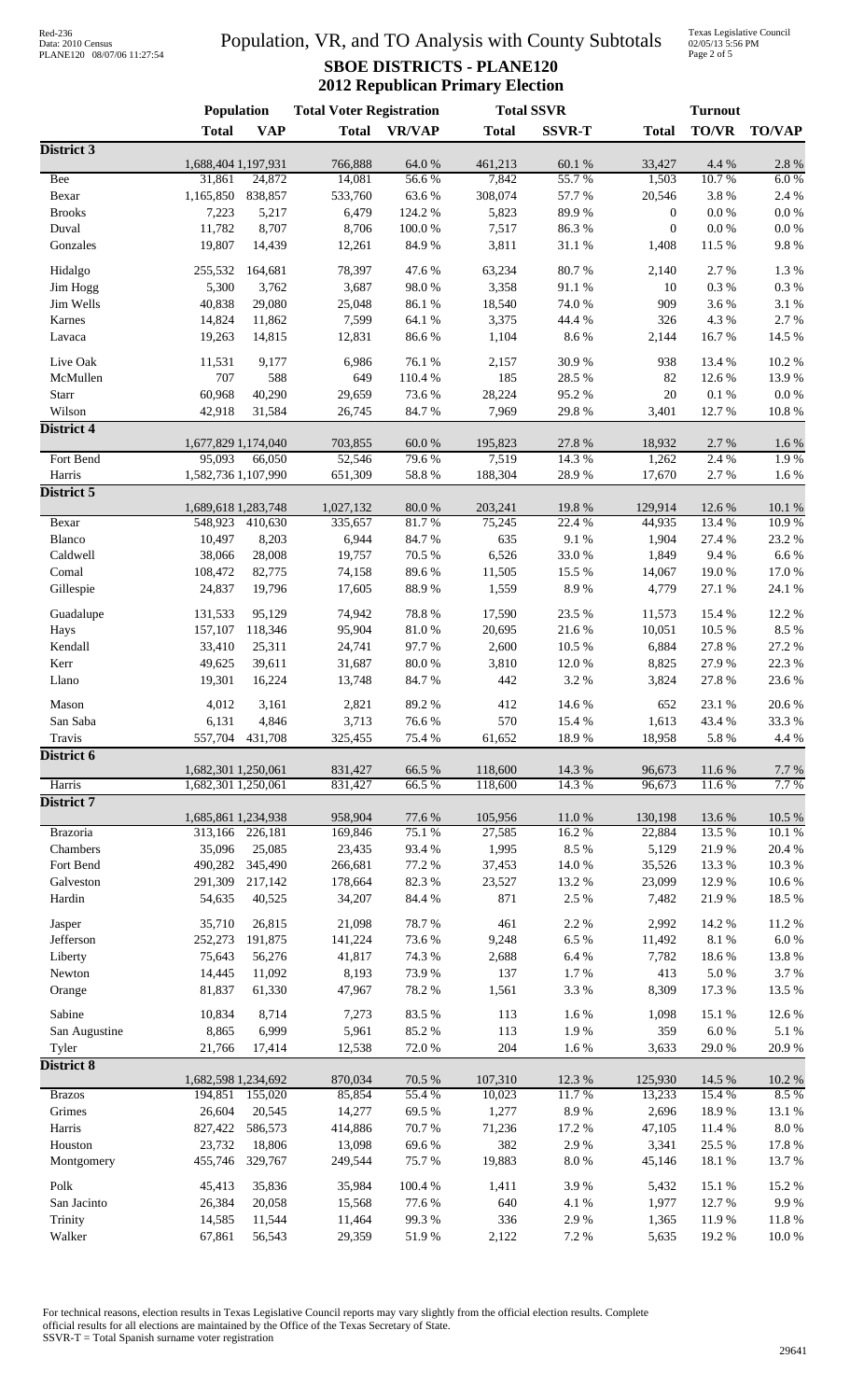# Data: 2010 Census PLANE120 08/07/06 11:27:54

## Population, VR, and TO Analysis with County Subtotals **SBOE DISTRICTS - PLANE120 2012 Republican Primary Election**

Texas Legislative Council 02/05/13 5:56 PM Page 3 of 5

|                    | Population                     |                    | <b>Total Voter Registration</b> |                  |                  | <b>Total SSVR</b> |                  | <b>Turnout</b>  |                  |  |
|--------------------|--------------------------------|--------------------|---------------------------------|------------------|------------------|-------------------|------------------|-----------------|------------------|--|
|                    | <b>Total</b>                   | <b>VAP</b>         | <b>Total</b>                    | <b>VR/VAP</b>    | <b>Total</b>     | <b>SSVR-T</b>     | <b>Total</b>     | <b>TO/VR</b>    | <b>TO/VAP</b>    |  |
| District 9         | 1,711,047 1,283,538            |                    | 963,086                         | 75.0%            | 43,208           | 4.5 %             | 188,966          | 19.6%           | 14.7%            |  |
| Anderson           | 58,458                         | 46,983             | 25,652                          | 54.6%            | 1,383            | 5.4%              | 4,654            | 18.1%           | 9.9%             |  |
| Angelina           | 86,771                         | 63,565             | 47,442                          | 74.6%            | 4,046            | 8.5 %             | 11,193           | 23.6 %          | 17.6%            |  |
| Bowie              | 92,565                         | 70,113             | 54,757                          | 78.1 %           | 948              | 1.7%              | 7,868            | 14.4 %          | 11.2%            |  |
| Camp               | 12,401                         | 9,046              | 6,925                           | 76.6%            | 403              | 5.8 %             | 745              | 10.8%           | 8.2%             |  |
| Cass               | 30,464                         | 23,399             | 18,090                          | 77.3 %           | 221              | 1.2%              | 2,335            | 12.9%           | 10.0%            |  |
| Cherokee           | 50,845                         | 37,672             | 26,356                          | 70.0%            | 1,470            | 5.6%              | 5,748            | 21.8%           | 15.3 %           |  |
| Delta              | 5,231                          | 4,046              | 3,187                           | 78.8 %           | $70\,$           | 2.2 %             | 925              | 29.0%           | 22.9%            |  |
| Fannin             | 33,915                         | 26,412             | 18,733                          | 70.9%            | 576              | 3.1 %             | 2,851            | 15.2%           | 10.8%            |  |
| Franklin           | 10,605                         | 8,003              | 6,471                           | 80.9%            | 216              | 3.3%              | 1,965            | 30.4 %          | 24.6 %           |  |
| Grayson            | 120,877                        | 91,745             | 71,500                          | 77.9%            | 2,623            | 3.7%              | 11,612           | 16.2%           | 12.7 %           |  |
|                    |                                |                    |                                 |                  |                  |                   |                  |                 |                  |  |
| Gregg              | 121,730                        | 90,709             | 63,805                          | 70.3%            | 2,896            | 4.5 %             | 11,294           | 17.7 %          | 12.5 %           |  |
| Harrison           | 65,631                         | 48,650             | 39,572                          | 81.3%            | 1,039            | 2.6%              | 7,849            | 19.8%           | 16.1%            |  |
| Henderson          | 78,532                         | 60,690             | 47,950                          | 79.0%            | 1,963            | 4.1%              | 8,558            | 17.8 %          | 14.1 %<br>10.5 % |  |
| Hopkins            | 35,161<br>86,129               | 26,167<br>64,710   | 20,562<br>46,799                | 78.6%<br>72.3 %  | 829              | 4.0%              | 2,753            | 13.4 %<br>20.8% | 15.0%            |  |
| Hunt               |                                |                    |                                 |                  | 2,355            | $5.0\ \%$         | 9,712            |                 |                  |  |
| Kaufman            | 103,350                        | 73,596             | 56,796                          | 77.2 %           | 4,014            | 7.1 %             | 8,617            | 15.2 %          | 11.7%            |  |
| Lamar              | 49,793                         | 37,698             | 27,979                          | 74.2 %           | 487              | 1.7%              | 7,209            | 25.8%           | 19.1 %           |  |
| Marion             | 10,546                         | 8,537              | 6,901                           | 80.8%            | 102              | 1.5 %             | 649              | 9.4%            | 7.6%             |  |
| Morris             | 12,934                         | 9,921              | 8,095                           | 81.6%            | 188              | 2.3 %             | 453              | 5.6%            | 4.6 %            |  |
| Nacogdoches        | 64,524                         | 49,463             | 29,107                          | 58.8%            | 1,487            | 5.1 %             | 8,122            | 27.9%           | 16.4 %           |  |
| Panola             | 23,796                         | 17,926             | 15,272                          | 85.2%            | 357              | 2.3 %             | 2,878            | 18.8%           | 16.1%            |  |
| Rains              | 10,914                         | 8,551              | 6,507                           | 76.1 %           | 189              | 2.9%              | 1,292            | 19.9%           | 15.1 %           |  |
| Red River          | 12,860                         | 10,113             | 7,465                           | 73.8%            | 157              | 2.1 %             | 1,410            | 18.9%           | 13.9%            |  |
| Rockwall           | 78,337                         | 54,830             | 45,687                          | 83.3%            | 3,076            | 6.7%              | 8,330            | 18.2%           | 15.2 %           |  |
| Rusk               | 53,330                         | 40,951             | 30,002                          | 73.3 %           | 1,184            | 3.9%              | 6,028            | 20.1 %          | 14.7 %           |  |
|                    |                                |                    |                                 |                  |                  |                   |                  |                 |                  |  |
| Shelby             | 25,448                         | 18,721             | 13,754                          | 73.5 %           | 420              | 3.1 %             | 3,681            | 26.8%           | 19.7%            |  |
| Smith              | 209,714                        | 155,918            | 117,796                         | 75.5 %           | 6,180            | 5.2 %             | 28,049           | 23.8%           | 18.0%            |  |
| <b>Titus</b>       | 32,334                         | 22,451             | 15,334                          | 68.3%            | 1,906            | 12.4 %            | 1,532            | 10.0%           | 6.8%             |  |
| Upshur             | 39,309                         | 29,587             | 25,986                          | 87.8 %           | 588              | 2.3 %             | 5,631            | 21.7%           | 19.0%            |  |
| Van Zandt          | 52,579                         | 39,929             | 32,287                          | 80.9%            | 1,091            | 3.4 %             | 7,667            | 23.7%           | 19.2 %           |  |
| Wood               | 41,964                         | 33,436             | 26,317                          | 78.7%            | 744              | 2.8%              | 7,356            | 28.0%           | 22.0%            |  |
| <b>District 10</b> |                                |                    |                                 |                  |                  |                   |                  |                 |                  |  |
| Austin             | 1,613,000 1,184,465<br>28,417  | 21,288             | 894,228<br>17,654               | 75.5 %<br>82.9%  | 99,564<br>1,819  | 11.1 %<br>10.3%   | 118,367<br>4,607 | 13.2 %<br>26.1% | 10.0%<br>21.6%   |  |
| <b>Bastrop</b>     | 74,171                         | 54,719             | 38,538                          | 70.4 %           | 5,690            | 14.8 %            | 5,064            | 13.1 %          | 9.3%             |  |
| Bell               | 310,235                        | 222,118            | 152,152                         | 68.5%            | 18,846           | 12.4 %            | 16,908           | 11.1 %          | 7.6%             |  |
| <b>Burleson</b>    | 17,187                         | 13,142             | 10,589                          | 80.6%            | 1,014            | 9.6%              | 1,413            | 13.3 %          | $10.8~\%$        |  |
| <b>Burnet</b>      | 42,750                         | 32,829             | 25,583                          | 77.9%            | 2,096            | 8.2 %             | 6,075            | 23.7%           | 18.5 %           |  |
|                    |                                |                    |                                 |                  |                  |                   |                  |                 |                  |  |
| Falls              | 17,866                         | 13,989             | 9,370                           | 67.0%            | 813              | 8.7%              | 1,913            | 20.4 %          | 13.7 %           |  |
| Fayette            | 24,554                         | 19,165             | 15,410                          | 80.4 %           | 1,237            | $8.0\ \%$         | 3,184            | 20.7%           | 16.6%            |  |
| Freestone          | 19,816                         | 15,186             | 10,975                          | 72.3 %           | 384              | 3.5%              | 2,276            | 20.7%           | 15.0%            |  |
| Lee                | 16,612                         | 12,267             | 9,278                           | 75.6%            | 823              | 8.9%              | 1,152            | 12.4 %          | 9.4%             |  |
| Leon               | 16,801                         | 13,052             | 10,588                          | $81.1\text{ }\%$ | 456              | 4.3 %             | 3,725            | 35.2%           | 28.5 %           |  |
| Limestone          | 23,384                         | 17,867             | 13,145                          | 73.6%            | 834              | 6.3 %             | 2,159            | 16.4 %          | 12.1 %           |  |
| Madison            | 13,664                         | 10,664             | 6,420                           | $60.2~\%$        | 395              | $6.2~\%$          | 1,334            | 20.8 %          | 12.5 %           |  |
| Milam              | 24,757                         | 18,205             | 13,972                          | 76.7%            | 1,692            | 12.1 %            | 2,973            | 21.3 %          | 16.3%            |  |
| Robertson          | 16,622                         | 12,409             | 11,011                          | 88.7%            | 1,224            | 11.1%             | 1,476            | 13.4 %          | 11.9%            |  |
| Travis             | 466,562                        | 347,521            | 262,277                         | 75.5 %           | 30,065           | 11.5 %            | 22,832           | 8.7%            | $6.6\ \%$        |  |
| Waller             | 43,205                         | 32,549             | 27,973                          | 85.9%            | 2,652            | 9.5%              | 3,439            | 12.3 %          | 10.6%            |  |
| Washington         | 33,718                         | 26,268             | 21,960                          | 83.6%            | 1,078            | 4.9%              | 6,094            | 27.8 %          | 23.2 %           |  |
| Williamson         | 422,679                        | 301,227            | 237,333                         | 78.8 %           | 28,446           | $12.0\ \%$        | 31,743           | 13.4 %          | 10.5 %           |  |
| District 11        |                                |                    |                                 |                  |                  |                   |                  |                 |                  |  |
|                    | 1,694,087 1,247,460            |                    | 886,045                         | 71.0%            | 86,495           | 9.8%              | 106,031          | 12.0%           | $8.5\ \%$        |  |
| <b>Dallas</b>      |                                | 320,976 242,871    | 152,106                         | 62.6%            | 18,157           | 11.9%             | 16,205           | 10.7%           | 6.7%             |  |
| Parker             | 116,927                        | 87,058             | 73,018                          | 83.9%            | 3,229            | 4.4 %             | 12,627           | 17.3 %          | 14.5 %           |  |
| Tarrant            | 1,256,184                      | 917,531            | 660,921                         | 72.0%            | 65,109           | 9.9%              | 77,199           | 11.7%           | 8.4 %            |  |
| <b>District 12</b> |                                |                    |                                 |                  |                  |                   |                  |                 |                  |  |
| Collin             | 1,704,879 1,244,293<br>782,341 |                    | 912,432                         | 73.3 %<br>77.1 % | 73,550<br>27,052 | 8.1 %<br>6.3%     | 93,649<br>48,386 | 10.3%<br>11.3%  | $7.5~\%$<br>8.7% |  |
| Dallas             | 922,538                        | 557,664<br>686,629 | 429,866<br>482,566              | 70.3%            | 46,498           | 9.6%              | 45,263           | 9.4%            | $6.6\ \%$        |  |
| <b>District 13</b> |                                |                    |                                 |                  |                  |                   |                  |                 |                  |  |
|                    | 1,677,475 1,168,818            |                    | 703,802                         | 60.2 %           | 145,061          | 20.6 %            | 26,125           | 3.7 %           | 2.2 %            |  |
| <b>Dallas</b>      | 1,124,625                      | 784,376            | 482,513                         | 61.5%            | 103,124          | 21.4%             | 15,171           | 3.1 %           | 1.9%             |  |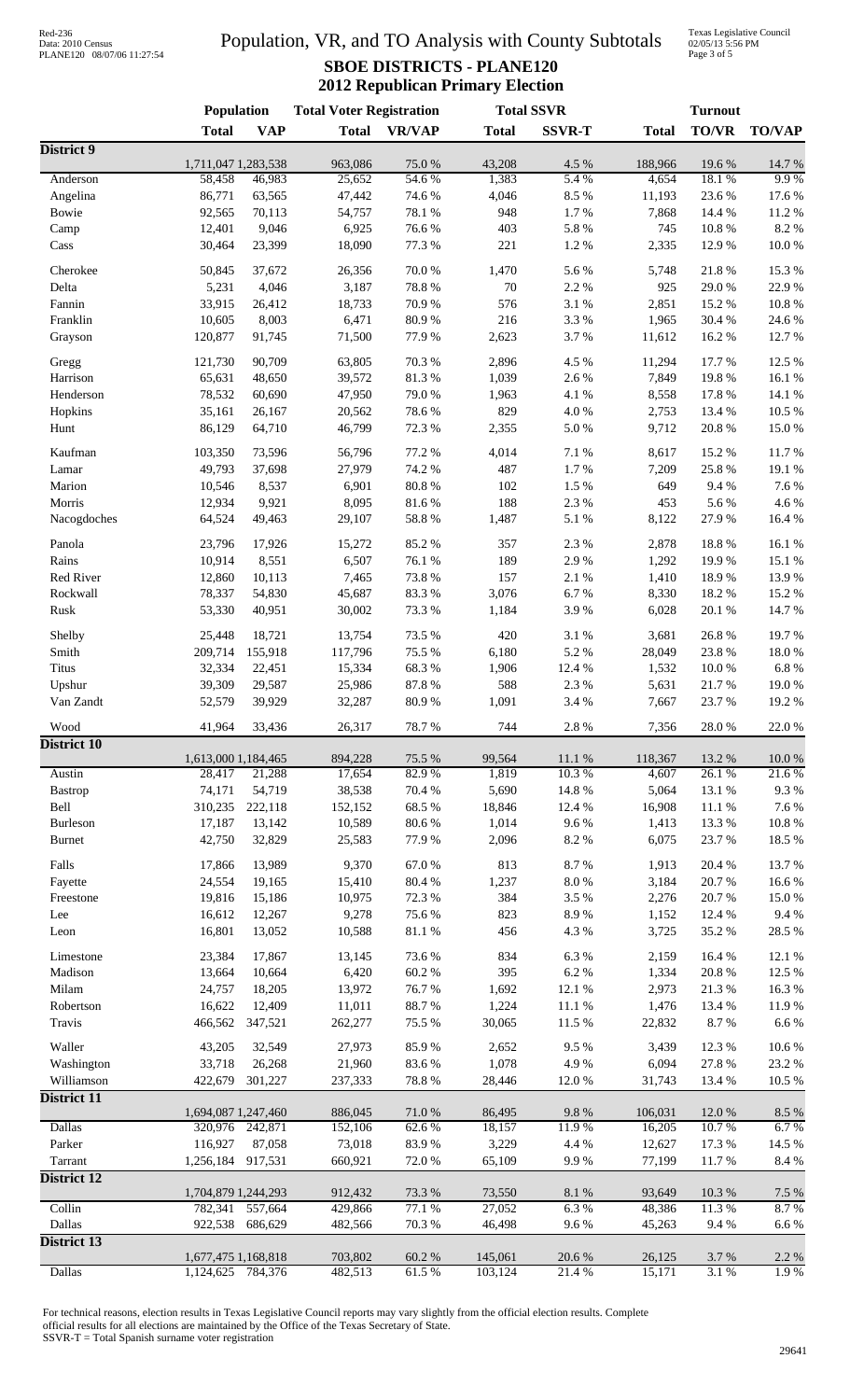| Red-236           |                            |
|-------------------|----------------------------|
| Data: 2010 Census |                            |
|                   | PLANE120 08/07/06 11:27:54 |

## Population, VR, and TO Analysis with County Subtotals **SBOE DISTRICTS - PLANE120 2012 Republican Primary Election**

Texas Legislative Council 02/05/13 5:56 PM Page 4 of 5

|                               | Population          |                 | <b>Total Voter Registration</b> |                | <b>Total SSVR</b> |                    | <b>Turnout</b>   |                     |                 |
|-------------------------------|---------------------|-----------------|---------------------------------|----------------|-------------------|--------------------|------------------|---------------------|-----------------|
|                               | <b>Total</b>        | <b>VAP</b>      | <b>Total</b>                    | <b>VR/VAP</b>  | <b>Total</b>      | <b>SSVR-T</b>      | <b>Total</b>     | <b>TO/VR</b>        | <b>TO/VAP</b>   |
| District 13                   |                     |                 |                                 |                |                   |                    |                  |                     |                 |
| Tarrant<br><b>District 14</b> | 552,850             | 384,442         | 221,289                         | 57.6 %         | 41,937            | 19.0%              | 10,954           | 5.0%                | 2.8 %           |
|                               | 1,681,755 1,235,788 |                 | 924,240                         | 74.8%          | 80,177            | 8.7%               | 137,336          | 14.9 %              | 11.1 %          |
| Bosque                        | 18,212              | 14,041          | 11,673                          | 83.1%          | 811               | 6.9%               | 2,428            | 20.8%               | 17.3 %          |
| <b>Brown</b>                  | 38,106              | 28,985          | 21,826                          | 75.3 %         | 2,321             | 10.6%              | 5,070            | 23.2 %              | 17.5 %          |
| Comanche                      | 13,974              | 10,594          | 8,360                           | 78.9%          | 1,042             | 12.5 %             | 1,883            | 22.5 %              | 17.8%           |
| Coryell                       | 75,388              | 54,383          | 34,019                          | 62.6%          | 3,086             | 9.1%               | 5,041            | 14.8%               | 9.3%            |
| Denton                        | 662,614             | 480,354         | 361,922                         | 75.3 %         | 27,983            | 7.7 %              | 36,701           | 10.1 %              | 7.6%            |
| Eastland                      | 18,583              | 14,421          | 10,066                          | 69.8%          | 659               | 6.5%               | 1,630            | 16.2%               | 11.3%           |
| Ellis                         | 149,610             | 106,295         | 84,872                          | 79.8%          | 10,056            | 11.8 %             | 13,726           | 16.2%               | 12.9%           |
| Erath                         | 37,890              | 29,442          | 19,971                          | 67.8%          | 1,425             | 7.1 %              | 4,336            | 21.7%               | 14.7%           |
| Hamilton                      | 8,517               | 6,701           | 5,380                           | 80.3%          | 207               | 3.8%               | 1,812            | 33.7%               | 27.0%           |
| Hill                          | 35,089              | 26,569          | 21,602                          | 81.3%          | 1,720             | $8.0\ \%$          | 4,469            | 20.7%               | 16.8%           |
| Hood                          | 51,182              | 40,280          | 33,501                          | 83.2%          | 1,454             | 4.3 %              | 6,954            | 20.8%               | 17.3 %          |
| Jack                          | 9,044               | 7,052           | 4,737                           | 67.2%          | 188               | 4.0%               | 741              | 15.6%               | 10.5 %          |
| Johnson                       | 150,934             | 109,785         | 78,353                          | 71.4%          | 6,502             | 8.3%               | 10,657           | 13.6 %              | 9.7%            |
| Lampasas                      | 19,677              | 14,801          | 12,503                          | 84.5 %         | 1,227             | 9.8%               | 1,789            | 14.3 %              | 12.1 %          |
| McLennan                      | 234,906             | 175,161         | 123,061                         | 70.3 %         | 14,404            | 11.7%              | 21,476           | 17.5 %              | 12.3 %          |
| Mills                         | 4,936               | 3,739           | 3,321                           | 88.8%          | 272               | 8.2%               | 1,150            | 34.6%               | 30.8 %          |
| Navarro                       | 47,735              | 34,812          | 26,572                          | 76.3%          | 2,237             | 8.4 %              | 5,670            | 21.3%               | 16.3%           |
| Palo Pinto                    | 28,111              | 21,080          | 16,807                          | 79.7%          | 1,352             | $8.0\ \%$          | 4,377            | 26.0%               | 20.8 %          |
| Somervell                     | 8,490               | 6,244           | 5,467                           | 87.6%          | 443               | 8.1 %              | 1,483            | 27.1 %              | 23.8%           |
| Stephens                      | 9,630               | 7,325           | 5,517                           | 75.3 %         | 536               | 9.7%               | 1,109            | 20.1 %              | 15.1 %          |
| Wise                          | 59,127              | 43,724          | 34,710                          | 79.4 %         | 2,252             | 6.5%               | 4,834            | 13.9%               | 11.1 %          |
| District 15                   |                     |                 |                                 |                |                   |                    |                  |                     |                 |
|                               | 1,677,092 1,250,145 |                 | 905,483                         | 72.4 %         | 174,588           | 19.3 %             | 151,039          | 16.7%               | 12.1 %          |
| Andrews<br>Archer             | 14,786<br>9,054     | 10,474<br>6,869 | 7,959<br>6,129                  | 76.0%<br>89.2% | 2,758<br>163      | 34.7%<br>2.7%      | 1,090<br>1,428   | 13.7%<br>23.3 %     | 10.4 %<br>20.8% |
| Armstrong                     | 1,901               | 1,478           | 1,382                           | 93.5%          | 41                | 3.0%               | 359              | 26.0%               | 24.3 %          |
| Bailey                        | 7,165               | 4,949           | 3,500                           | 70.7%          | 1,383             | 39.5 %             | 721              | 20.6%               | 14.6 %          |
| <b>Baylor</b>                 | 3,726               | 2,958           | 2,489                           | 84.1 %         | 185               | 7.4 %              | 221              | 8.9%                | 7.5 %           |
|                               | 641                 | 503             | 418                             | 83.1 %         | 29                | 6.9%               | 114              | 27.3 %              | 22.7%           |
| Borden<br><b>Briscoe</b>      | 1,637               | 1,275           | 1,131                           | 88.7%          | 175               | 15.5 %             | 397              | 35.1 %              | 31.1%           |
| Callahan                      | 13,544              | 10,319          | 8,622                           | 83.6%          | 398               | 4.6%               | 2,150            | 24.9%               | 20.8 %          |
| Carson                        | 6,182               | 4,595           | 4,217                           | 91.8%          | 213               | 5.1 %              | 1,121            | 26.6%               | 24.4 %          |
| Castro                        | 8,062               | 5,539           | 3,884                           | 70.1 %         | 1,708             | 44.0%              | 777              | 20.0%               | 14.0%           |
| Childress                     | 7,041               | 5,533           | 3,472                           | 62.8%          | 470               | 13.5 %             | 675              | 19.4 %              | 12.2 %          |
| Clay                          | 10,752              | 8,310           | 7,582                           | 91.2%          | 182               | 2.4 %              | 1,842            | 24.3 %              | 22.2 %          |
| Cochran                       | 3,127               | 2,209           | 1,795                           | 81.3%          | 729               | 40.6 %             | 654              | 36.4 %              | 29.6%           |
| Coke                          | 3,320               | 2,621           | 2,312                           | 88.2 %         | 278               | 12.0%              | 547              | 23.7%               | 20.9%           |
| Coleman                       | 8,895               | 6,916           | 5,988                           | 86.6%          | 653               | 10.9%              | 751              | 12.5 %              | 10.9%           |
|                               |                     |                 |                                 |                |                   |                    |                  |                     |                 |
| Collingsworth                 | 3,057               | 2,212           | 1,831                           | 82.8%          | 265               | 14.5 %             | 258              | 14.1 %              | 11.7%           |
| Cooke                         | 38,437              | 28,606          | 22,856                          | 79.9%          | 1,077<br>174      | 4.7%               | 5,504            | 24.1 %              | 19.2 %          |
| Cottle                        | 1,505               | 1,155           | 1,123                           | 97.2%          |                   | 15.5 %             | 219<br>405       | 19.5 %              | 19.0%           |
| Crosby<br>Dallam              | 6,059<br>6,703      | 4,312<br>4,700  | 3,614<br>2,978                  | 83.8%<br>63.4% | 1,602<br>695      | 44.3 %<br>23.3 %   | 442              | 11.2%<br>14.8 %     | 9.4 %<br>9.4 %  |
|                               |                     |                 |                                 |                |                   |                    |                  |                     |                 |
| Dawson                        | 13,833              | 10,411          | 7,466                           | 71.7%          | 3,475             | 46.5 %             | 1,104            | 14.8%               | 10.6%           |
| Deaf Smith                    | 19,372              | 13,131          | 8,202                           | 62.5 %         | 3,989             | 48.6%              | 1,250            | 15.2 %              | 9.5 %           |
| Dickens                       | 2,444               | 1,952           | 1,302                           | 66.7%          | 215               | 16.5 %             | 299              | 23.0%               | 15.3%           |
| Donley<br>Fisher              | 3,677<br>3,974      | 2,919<br>3,076  | 2,384<br>2,731                  | 81.7%<br>88.8% | 91<br>551         | 3.8 %<br>$20.2~\%$ | 519<br>120       | $21.8\ \%$<br>4.4 % | 17.8 %<br>3.9%  |
|                               |                     |                 |                                 |                |                   |                    |                  |                     |                 |
| Floyd                         | 6,446               | 4,584           | 4,259                           | 92.9%          | 1,808             | 42.5 %             | 739              | 17.4 %              | 16.1%           |
| Foard                         | 1,336               | 1,058           | 1,065                           | $100.7~\%$     | 127               | 11.9%              | $\boldsymbol{0}$ | $0.0\ \%$           | $0.0\ \%$       |
| Gaines                        | 17,526              | 11,420          | 7,382                           | 64.6%          | 2,299             | $31.1\text{ }\%$   | 1,799            | 24.4 %              | 15.8%           |
| Garza<br>Gray                 | 6,461<br>22,535     | 5,185<br>16,964 | 2,744<br>12,691                 | 52.9%<br>74.8% | 726<br>1,248      | 26.5 %<br>9.8 %    | 810<br>3,649     | 29.5 %<br>28.8 %    | 15.6%<br>21.5 % |
|                               |                     |                 |                                 |                |                   |                    |                  |                     |                 |
| Hale<br>Hall                  | 36,273<br>3,353     | 25,839<br>2,486 | 19,434<br>2,029                 | 75.2%<br>81.6% | 8,481<br>379      | 43.6%<br>18.7%     | 2,373<br>163     | 12.2 %<br>8.0%      | 9.2%<br>6.6%    |
| Hansford                      | 5,613               | 3,910           | 3,007                           | 76.9%          | 589               | 19.6%              | 690              | 22.9%               | 17.6 %          |
| Hardeman                      | 4,139               | 3,120           | 2,562                           | 82.1 %         | 266               | 10.4 %             | 263              | 10.3%               | 8.4%            |
| Hartley                       | 6,062               | 4,693           | 2,736                           | 58.3%          | 160               | 5.8 %              | 602              | 22.0%               | 12.8%           |
| Haskell                       | 5,899               | 4,671           | 3,607                           | 77.2 %         | 609               | 16.9%              | 188              | 5.2%                | 4.0 %           |
| Hemphill                      | 3,807               | 2,691           | 2,129                           | 79.1 %         | $205\,$           | $9.6\;\%$          | 868              | 40.8 %              | 32.3 %          |
|                               |                     |                 |                                 |                |                   |                    |                  |                     |                 |